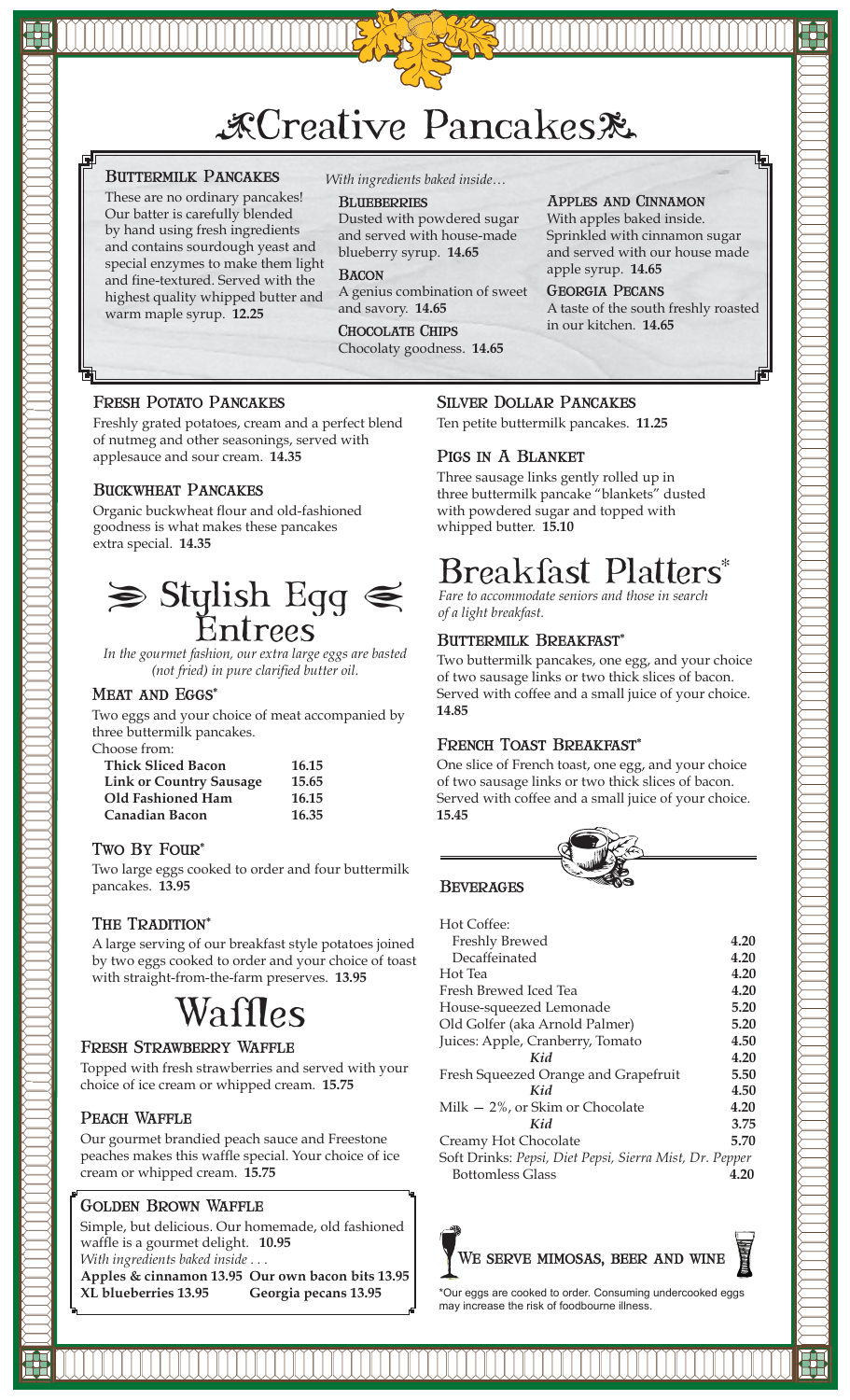



#### Apple Pancake

 This is the pride of our kitchen! Made in the tradition of a soufflé, baked in our oven until at least 3 inches high, filled with fresh apples (peeled and cut in-house) and covered with a pure cinnamon glaze, this is a pancake you'll talk about forever! **17.80**

#### German Pancake

Enjoy a unique experience in breakfast dining. This pancake, as light as the finest custard, is oven-baked until golden brown and served with fresh lemon wedges and powdered sugar. A real bell-ringer! **16.80**

#### 49'er Flapjacks

Three large, creamy pancakes--there is no equal to these in the breakfast category. Sweet and moist, they are simply unforgettable. **15.65**

Try the 49ers in the Scandinavian tradition by adding lingonberries from Sweden **add \$1.95**

#### Eggs Nicole\*

A dish as beautiful as its name... A delicate blend of skillfully sauteed mushrooms, onions, and spinach prepared with three scrambled eggs and Swiss cheese on an open face croissant enhanced with a covering of hollandaise sauce. Served with freshly grated potato pancakes. **17.90**

#### Eggs Benedict\*

A traditional favorite our chefs perfected. We start with an english muffin topped with our special Canadian bacon and two poached eggs and covered with hollandaise sauce for your utmost pleasure. Served with freshly grated potato pancakes. **17.90**

#### "Eggs Benny" - Country Style\*

A whole wheat english muffin topped with country sausage, two poached eggs and a blanket of our gourmet mushroom sauce. Served with freshly grated potato pancakes. **17.90**

#### Eggs Casey\*

Pieces of gourmet bacon and cheddar cheese folded into three scrambled eggs and set atop a toasted croissant. Finished with a ladle of mushroom sauce and served with three buttermilk pancakes. **17.90**

\*Our eggs are cooked to order. Consuming undercooked eggs may increase the risk of foodbourne illness.

#### Thick Sliced Bacon

If you have never tried our bacon before then you are missing out. A local Seattle butcher cuts it extra thick for us. Each order is four pieces and weighs over a half of a pound. Hardwood smoked and grilled to perfection. Order a side… but beware, our bacon has been known to cause selfishness. **7.65**



#### French Toast

Giant sourdough bread dipped in egg and whipping cream batter and grilled to perfection. **13.60**

#### Fruit Blintzes

My Grandmother's recipe makes this a true Eastern European treat. A creamy and sweet ricotta filling wrapped inside three French crepes and topped with your choice of:

| <b>Fresh Strawberries</b>          | 16.95 |
|------------------------------------|-------|
| <b>Cherry or Peach Sauce 16.95</b> |       |
| <b>Blueberries</b>                 | 16.95 |

#### Quiche du Jour

A savory French custard dish made with various seasonal ingredients then baked into a crust. Enjoy a hearty slice sided with homemade breakfast potatoes and toast. **17.25**

#### OAK TABLE PORRIDGE

We start with whole rolled oats and cook it to order with fresh apples, strawberries and blueberries. Served with cream and brown sugar. **13.25**

#### YOGURT PARFAIT

A frosty goblet carefully layered with vanilla yogurt, fresh berries and our homemade granola. **12.45**

#### Kijafa Cherry Crepes

Delicate crepes filled with Montmorency cherries poached in cherry syrup and tempered with Kijafa cherry wine. A Danish favorite. **16.80**

#### Strawberry Crepes

Our delicate French crepes filled and topped with fresh strawberries and dusted with powdered sugar. **16.80**

#### PEACH CREPES

Peaches simmered in a sauce enhanced with Peach Brandy, rolled inside our taste-tempting crepes. **16.80**

## Fresh-Squeezed Fruit Juices

We freshly squeeze our orange and grapefruit juice every single morning. We don't add anything to our juice. What comes out of the fresh carefully selected orange or grapefruit is what you taste. It's how we think fresh juice should be.

**Freshly-Squeezed Orange** or

**Freshly-Squeezed Grapefruit**

**5.50**